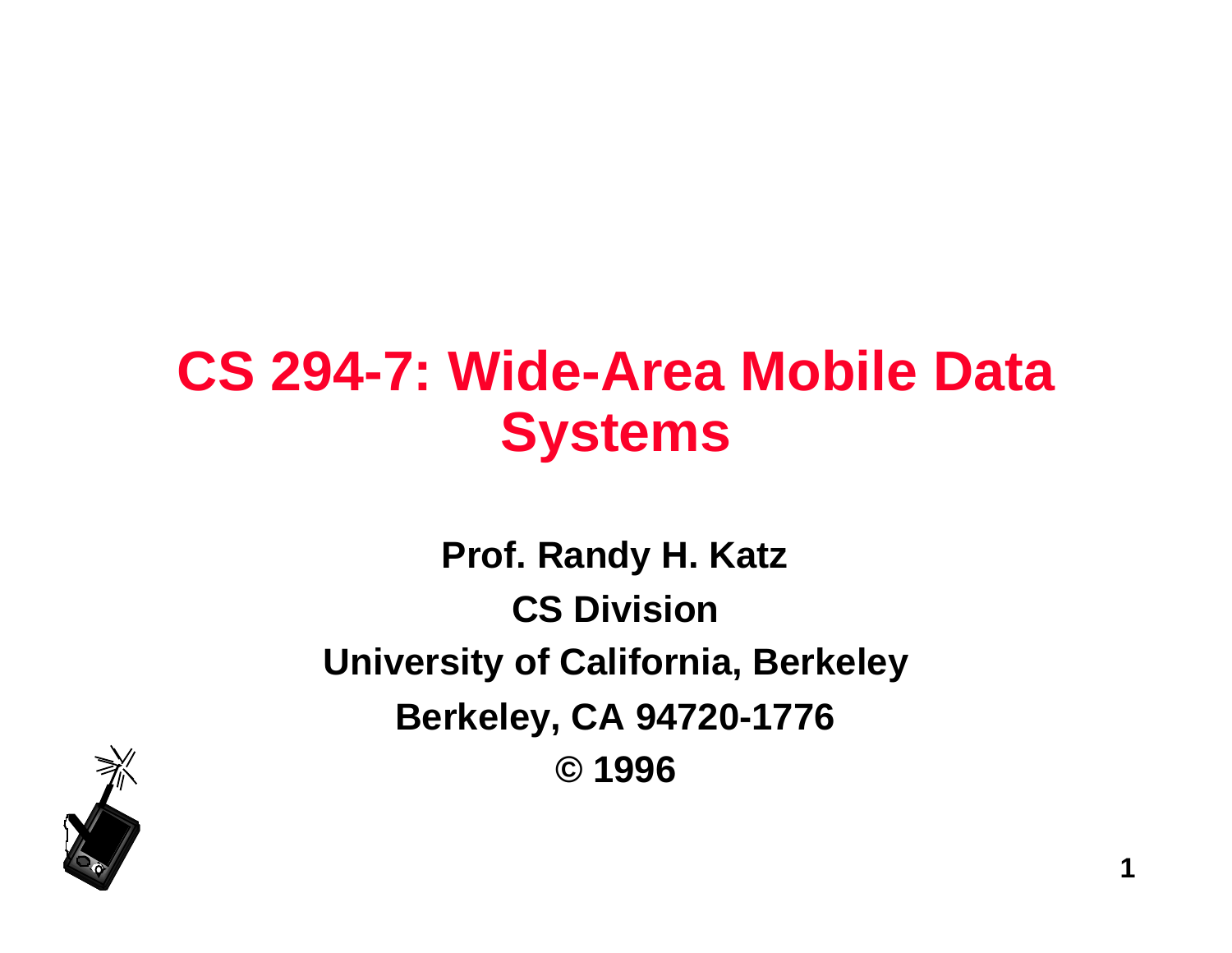## **Wide Area Mobile Data Services**

- **Messaging Systems**
	- **EMBARC**
	- **MobileComm**
	- **SkyTel**
- **Data Overlays**
	- **Nextel**
	- **CDPD**
- **Wide-Area Data Systems & Services**
	- **ARDIS**
	- **RAM Mobile Data**
	- **RadioMail**
	- **Metricom Ricochet**

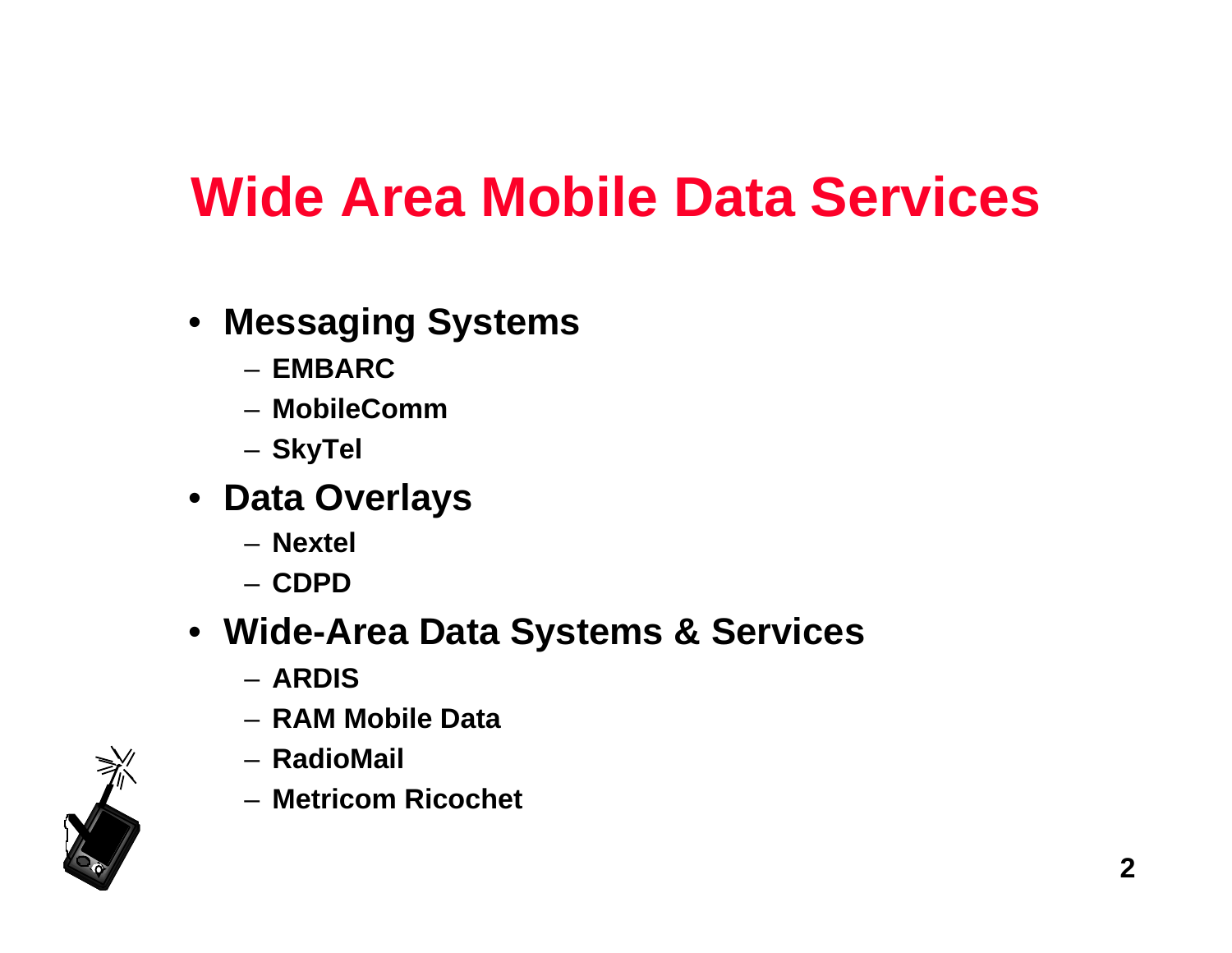### **Wide Area Mobile Data Services**

- **Messaging Systems**
- **Data Overlays**
- **Wide-Area Data Systems & Services**

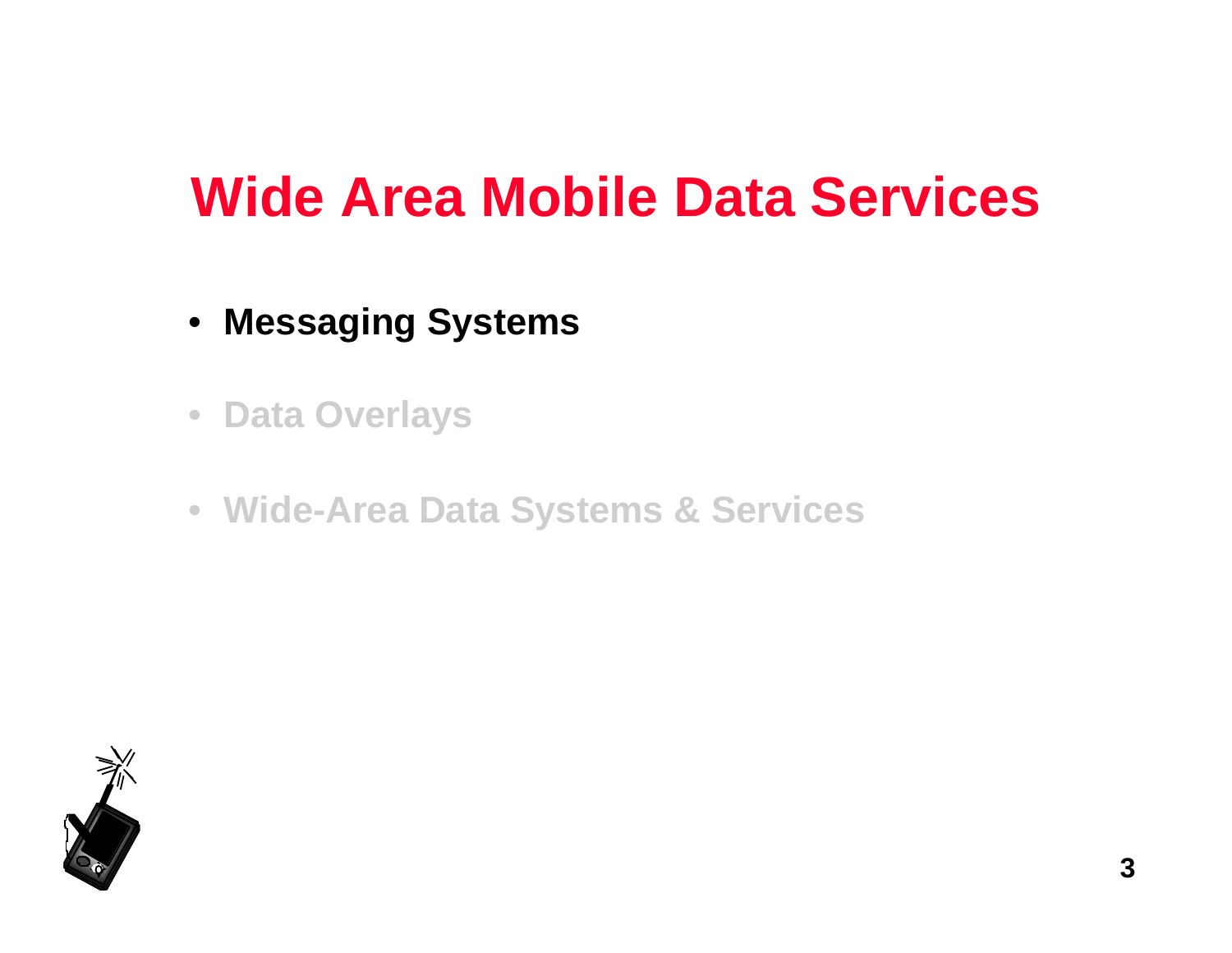# **EMBARC**

- **Motorola**
- **931 MHz paging frequency**
- **Email broadcasting, one-way**
- **Used for news feeds**
- **Satellite transmission to groundstations for local/regional retransmission**
- **300 bps**
- **Different priority levels: standby (as available), express (1 hour), priority (15 minutes)**

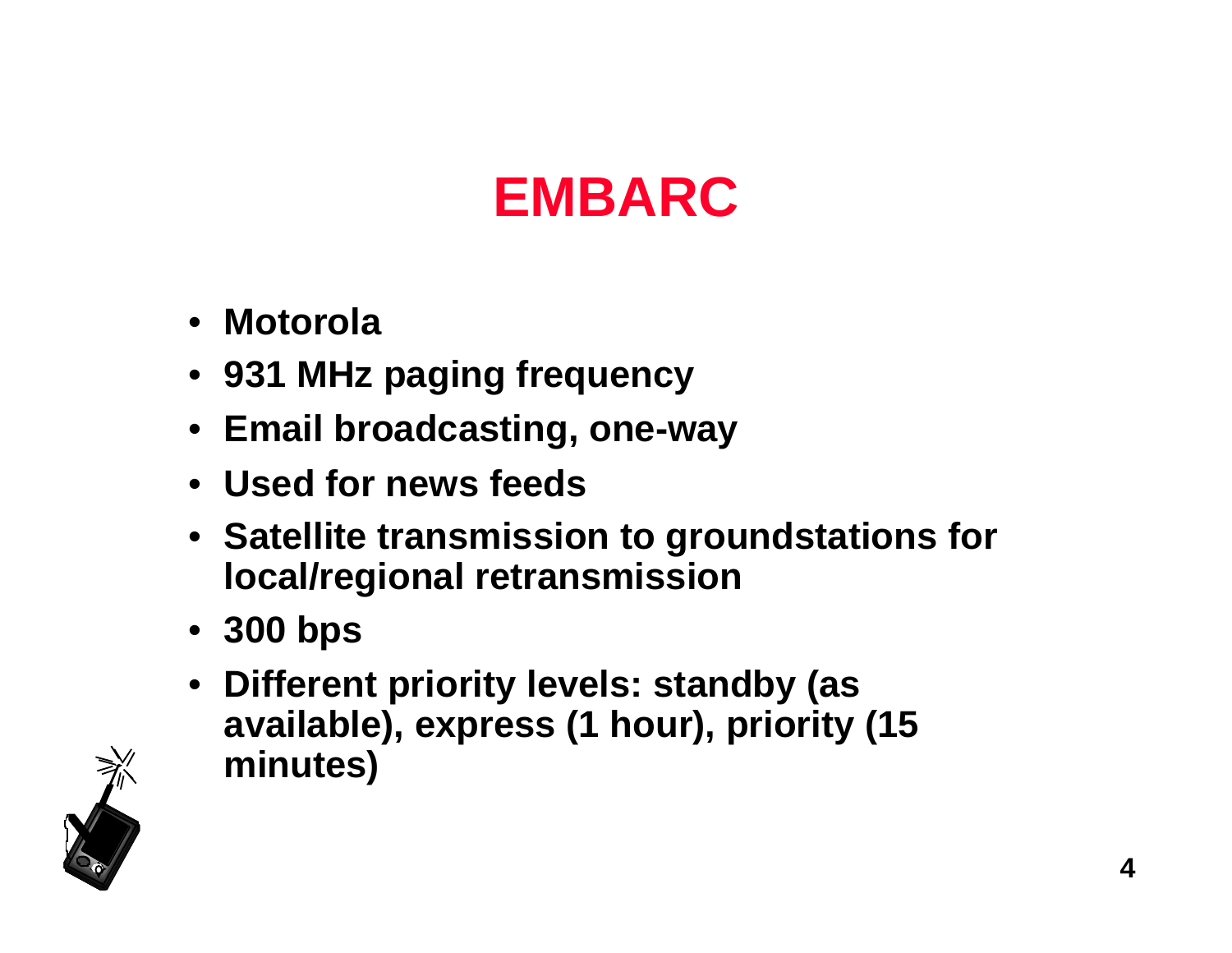# **MobileComm**

- **BellSouth Enterprises**
- **Text messaging, one-way paging**
- **Up to 500 characters in length**
- **Single large regional transmitter**
- **Nationwide coverage**
- **ASAP, standard, overnight priorities**
- **PCMCIA cards for popular PDAs**

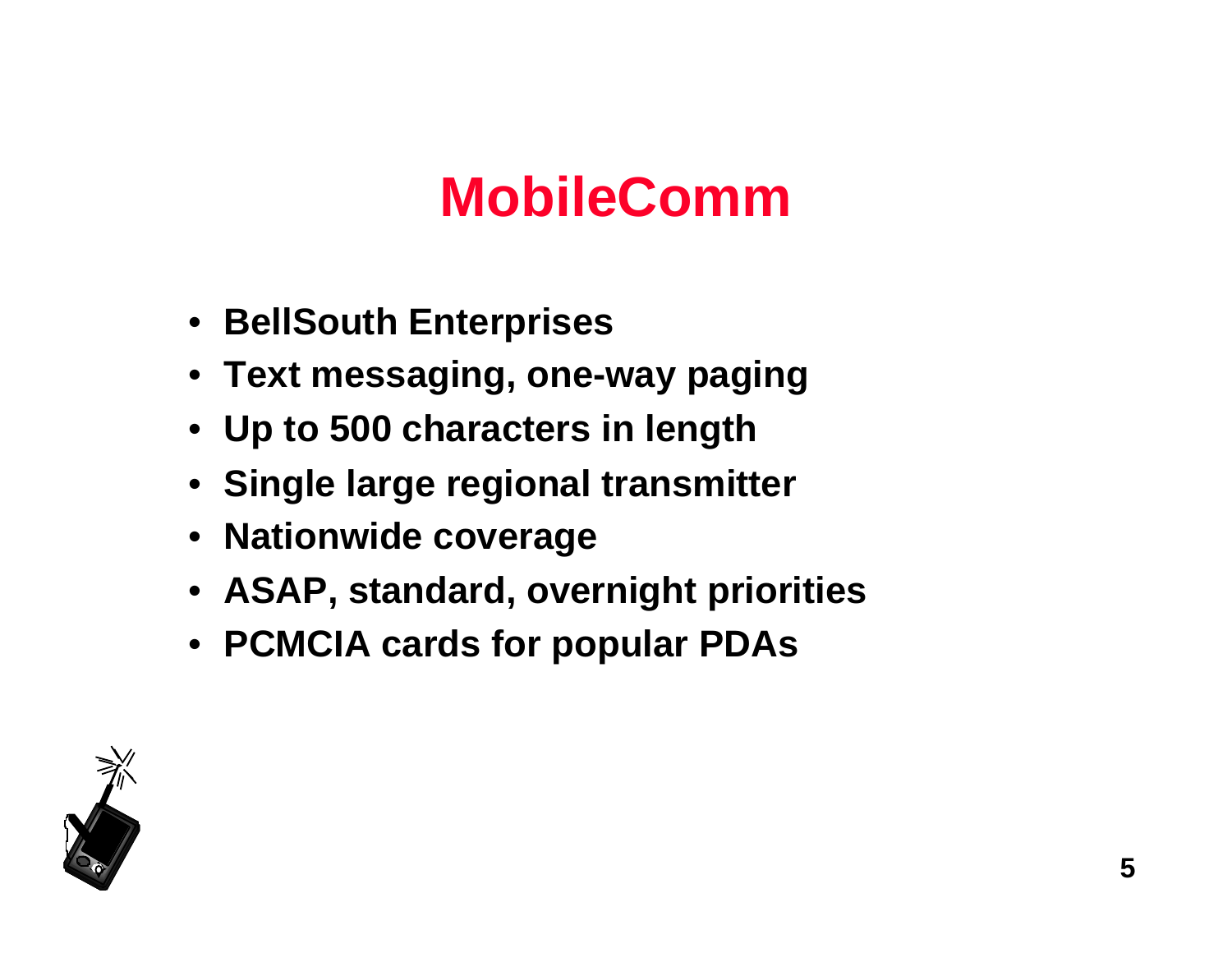# **SkyTel**

- **SkyTel Corp., Washington, DC**
- **First satellite-based paging service**
- **Alphanumeric paging**
- **4.8 Kbps, 240 character messages max**
- **2-way paging systems being deployed**

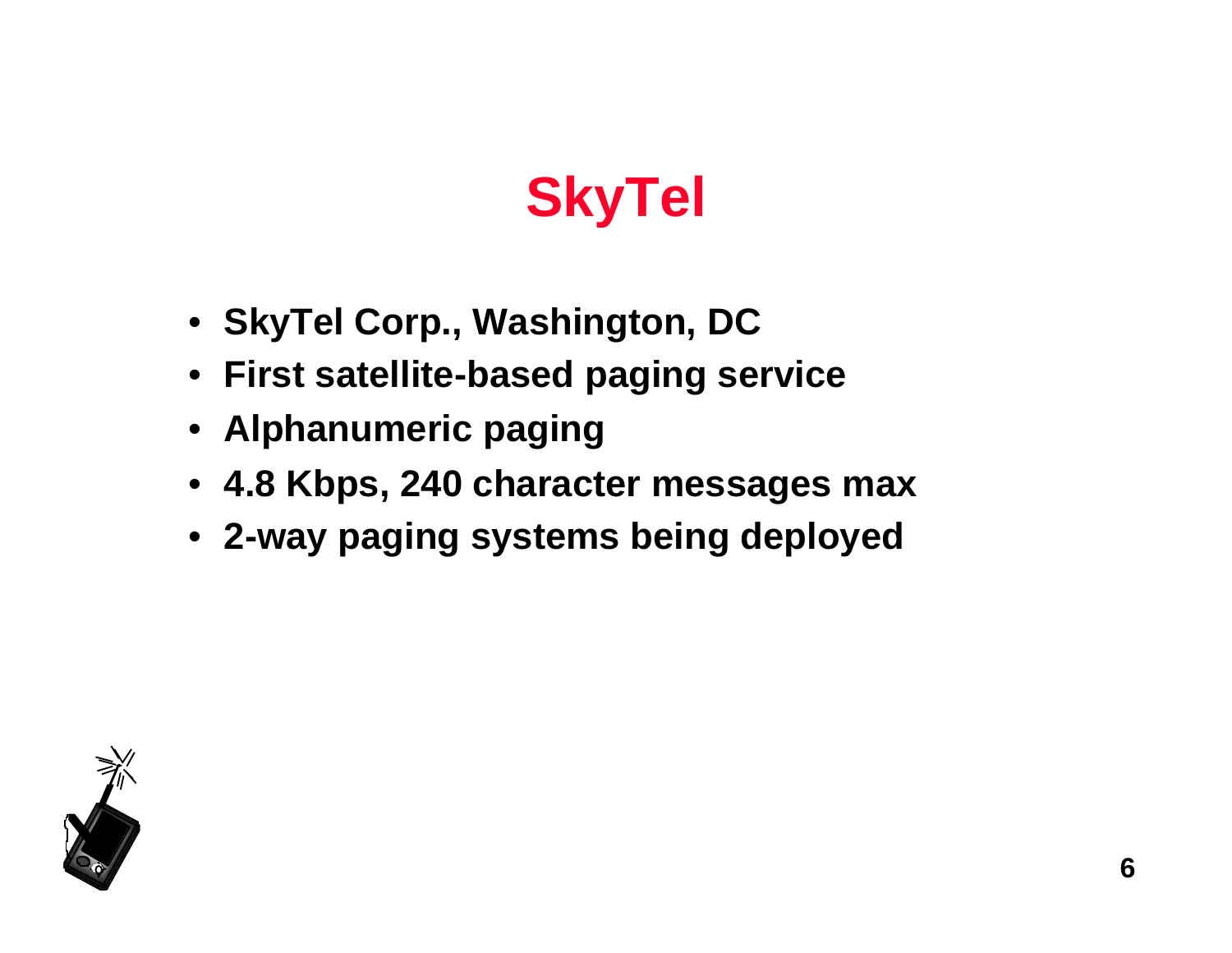## **Wide Area Mobile Data Services**

- **Messaging Systems**
- **Data Overlays**
- **Wide-Area Data Systems & Services**

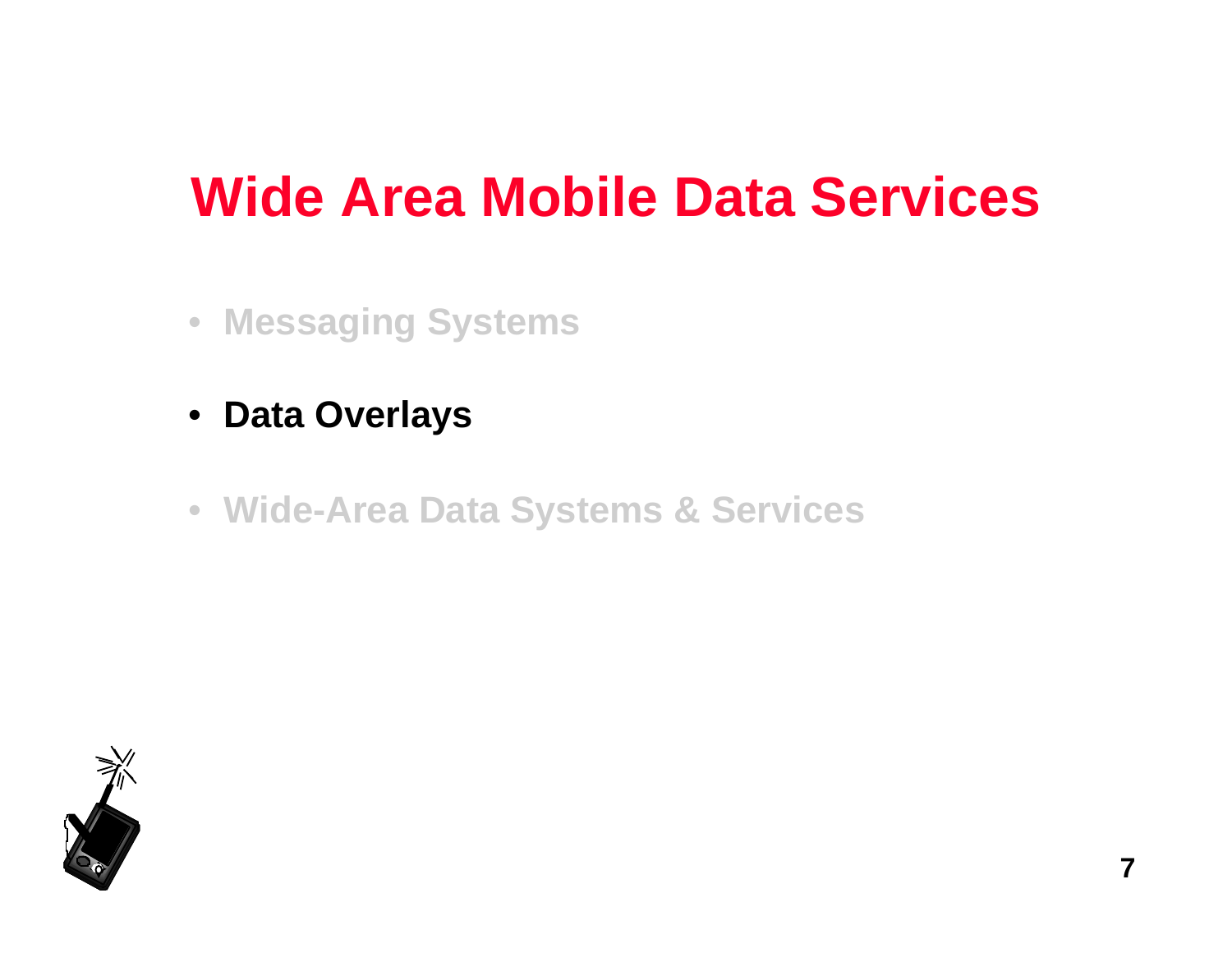# **Nextel**

- **Special Mode Radio (SMR)**
- **Based on Motorola MIRS technology**
- **Integrated voice, dispatch, data services**
- **Store and forward messaging: hold and deliver when terminal is in range**
- **TDMA, 6 conversations per channel**
- **Many basestations per region/cellular system**
- **800 MHz band**

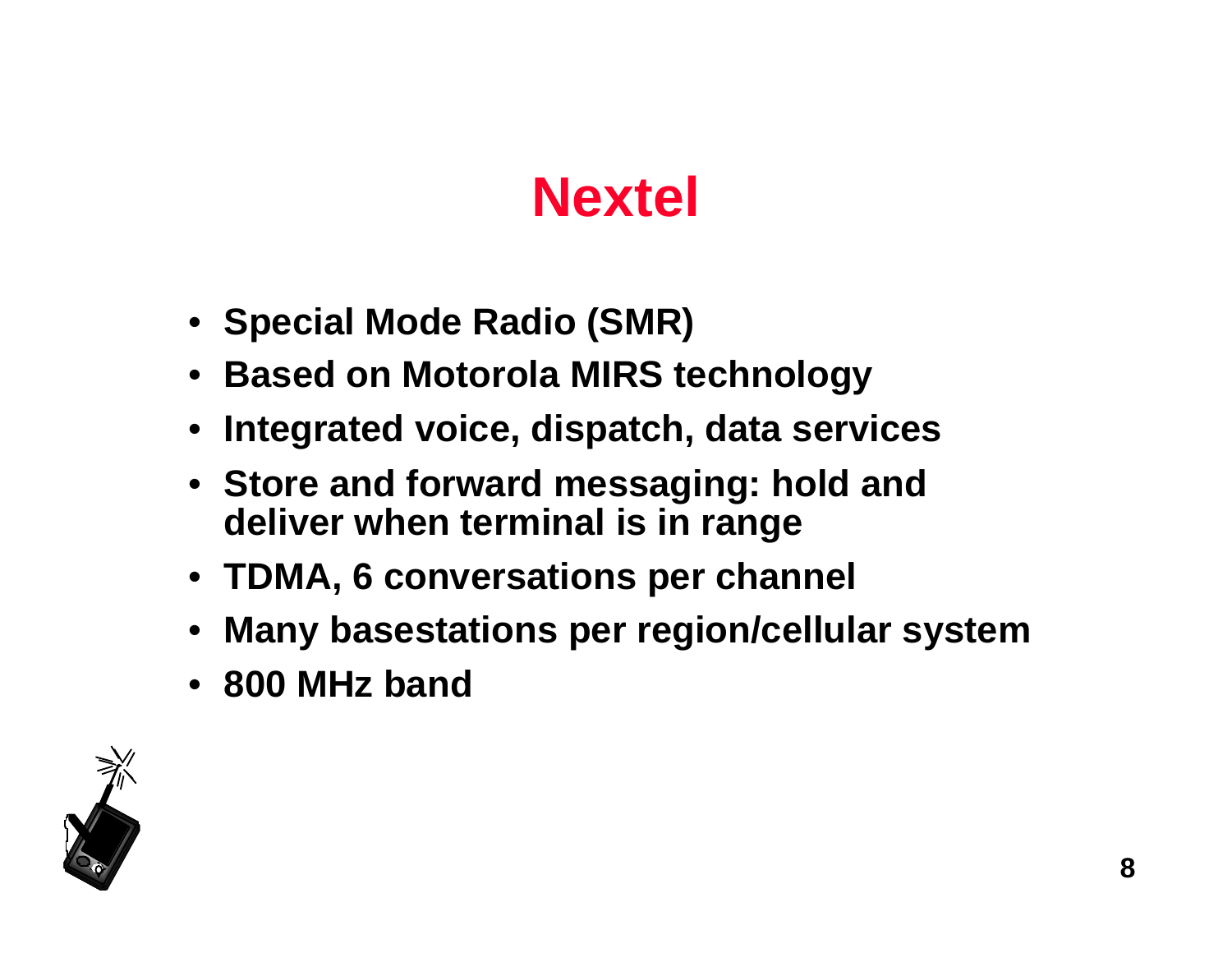# **CDPD**

- **McCaw, IBM**
- **Cellular Digital Packet Data overlay on existing analog cellular system**
- **Signaling rates at 19.2 kbps**
- **Widely available in metropolitan areas**
- **Full IP connectivity**

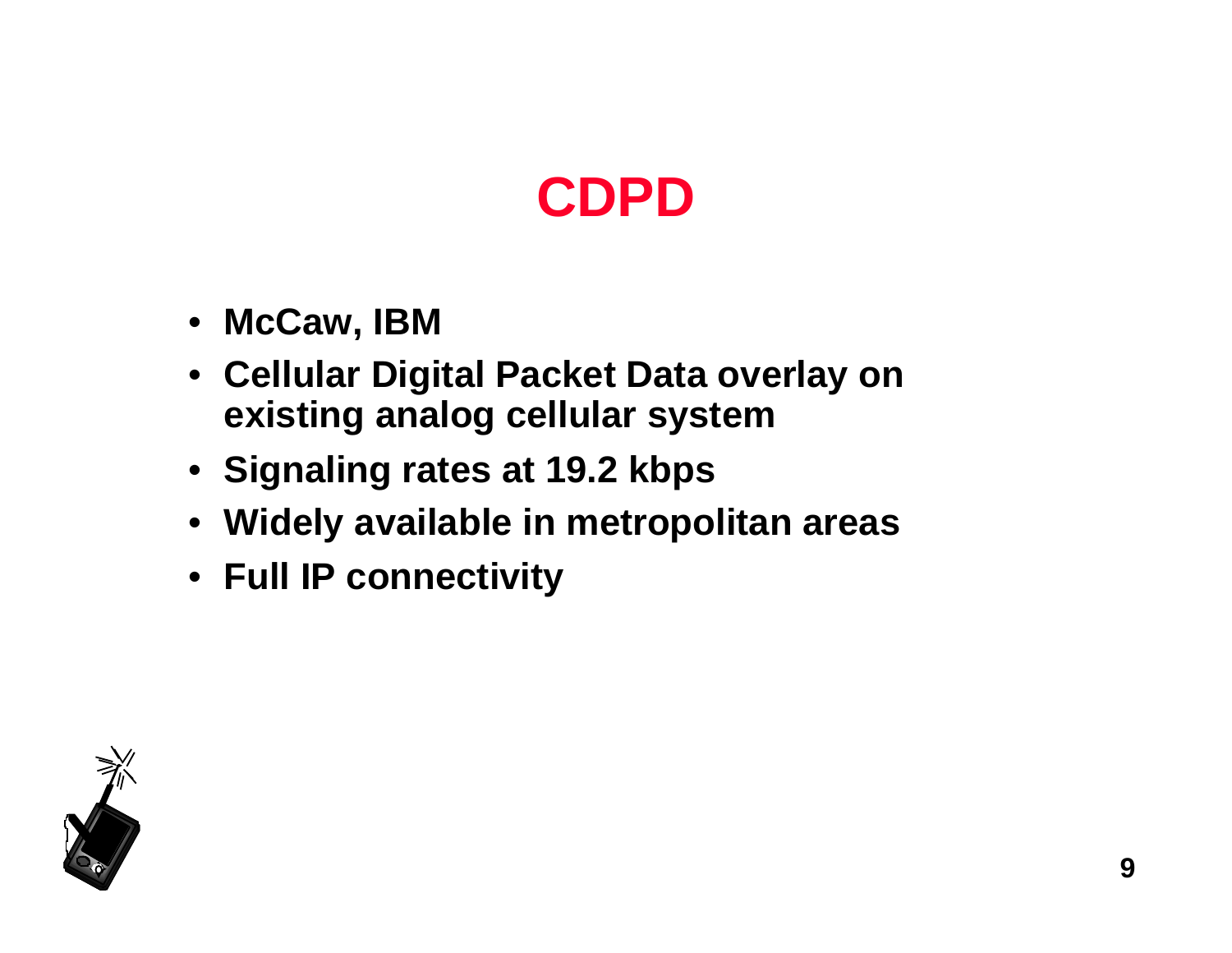## **Wide Area Mobile Data Services**

- **Messaging Systems**
- **Data Overlays**
- **Wide-Area Data Systems & Services**

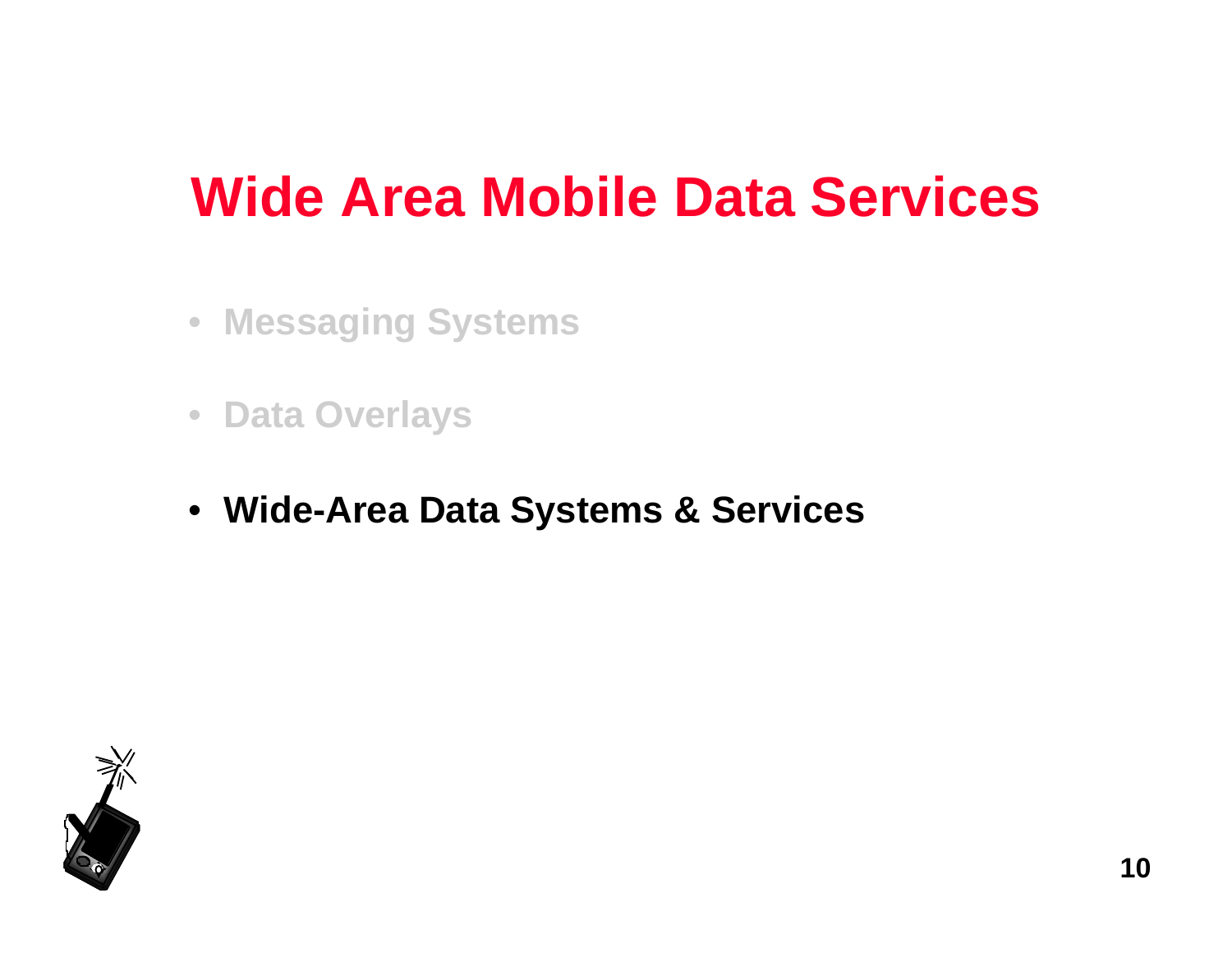# **ARDIS**

- **IBM, Motorola**
- **Originally designed for service dispatch**
- **400 Metro Areas, 90% business coverage**
- **High transmit power for building penetration**
- **Multiple transmitters per region**
- **4.8 Kbps, upgrading to 9.6 Kbps (12.5 KHz) and 19.2 Kbps (25 KHz channel)**
- **Two-way capability**
- **Nationwide roaming recently introduced**

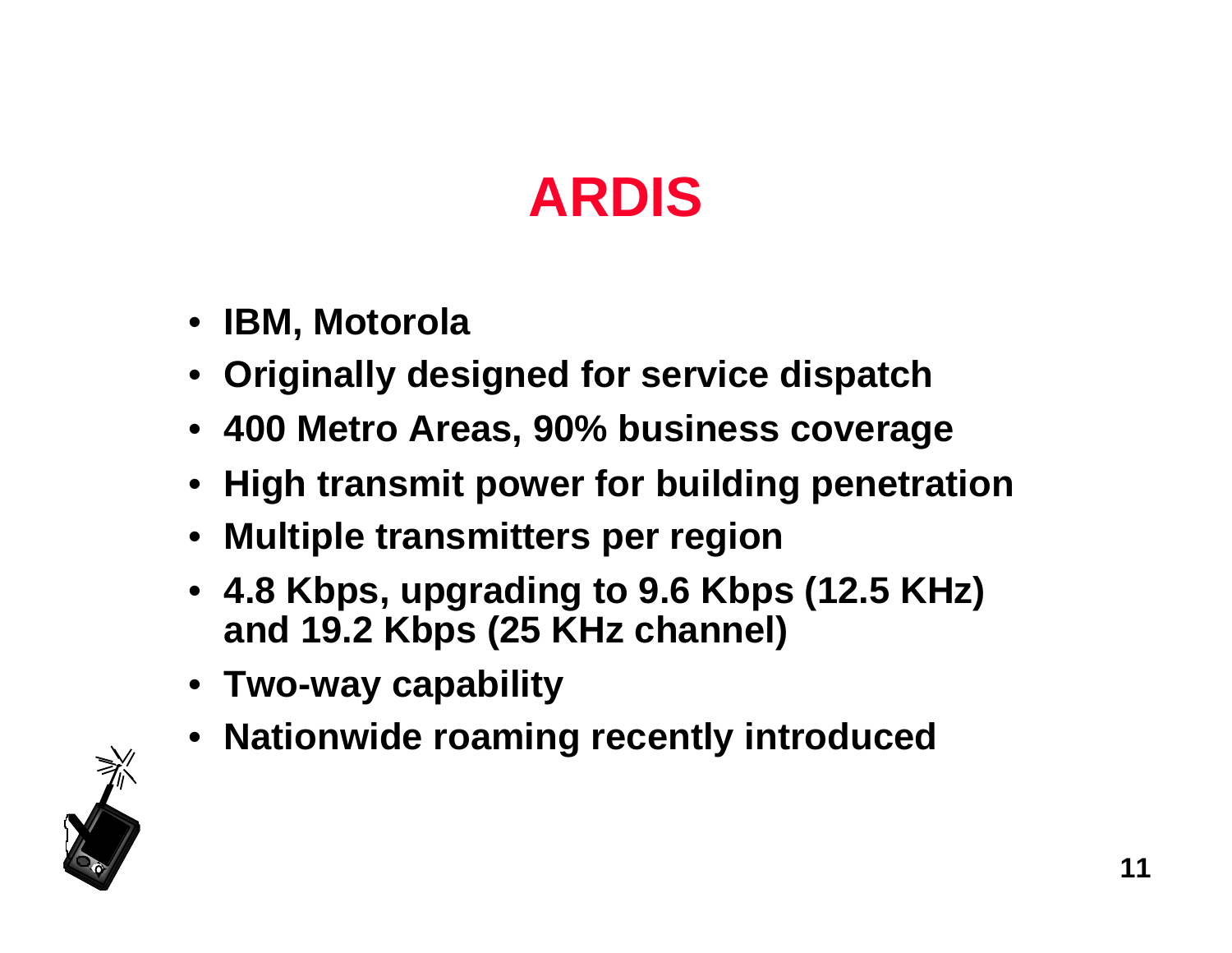## **ARDIS**

- **Access Protocol**
	- **Slotted digital sense multiple access (DSMA)**
	- **BS sending an outbound message, MS must wait a random amount of time between 0-50 ms**
	- **BS not sending, MS must wait to gain frame sync**
	- **MS detects frame sync, must check for channel status symbol at end of outbound message: indicates whether the next inbound slot is IDLE or BUSY; if BUSY, must wait 0-700 ms before trying again**

|                                                  |                                               | <b>Acks have priority</b><br><b>Come in reverse sequence</b> |        |                    |  |                       |                     | 12 |  |
|--------------------------------------------------|-----------------------------------------------|--------------------------------------------------------------|--------|--------------------|--|-----------------------|---------------------|----|--|
| $\widehat{\mathbb{Z}}_{\!\scriptscriptstyle{0}}$ | <b>Busy/</b><br><b>Idle</b><br><b>Base RX</b> |                                                              |        | <b>Data Packet</b> |  | Ack 3   Ack 2   Ack 1 |                     |    |  |
|                                                  | <b>Base TX</b>                                |                                                              | Data 1 | Data 2   Data 3    |  |                       | <b>Idle Signals</b> |    |  |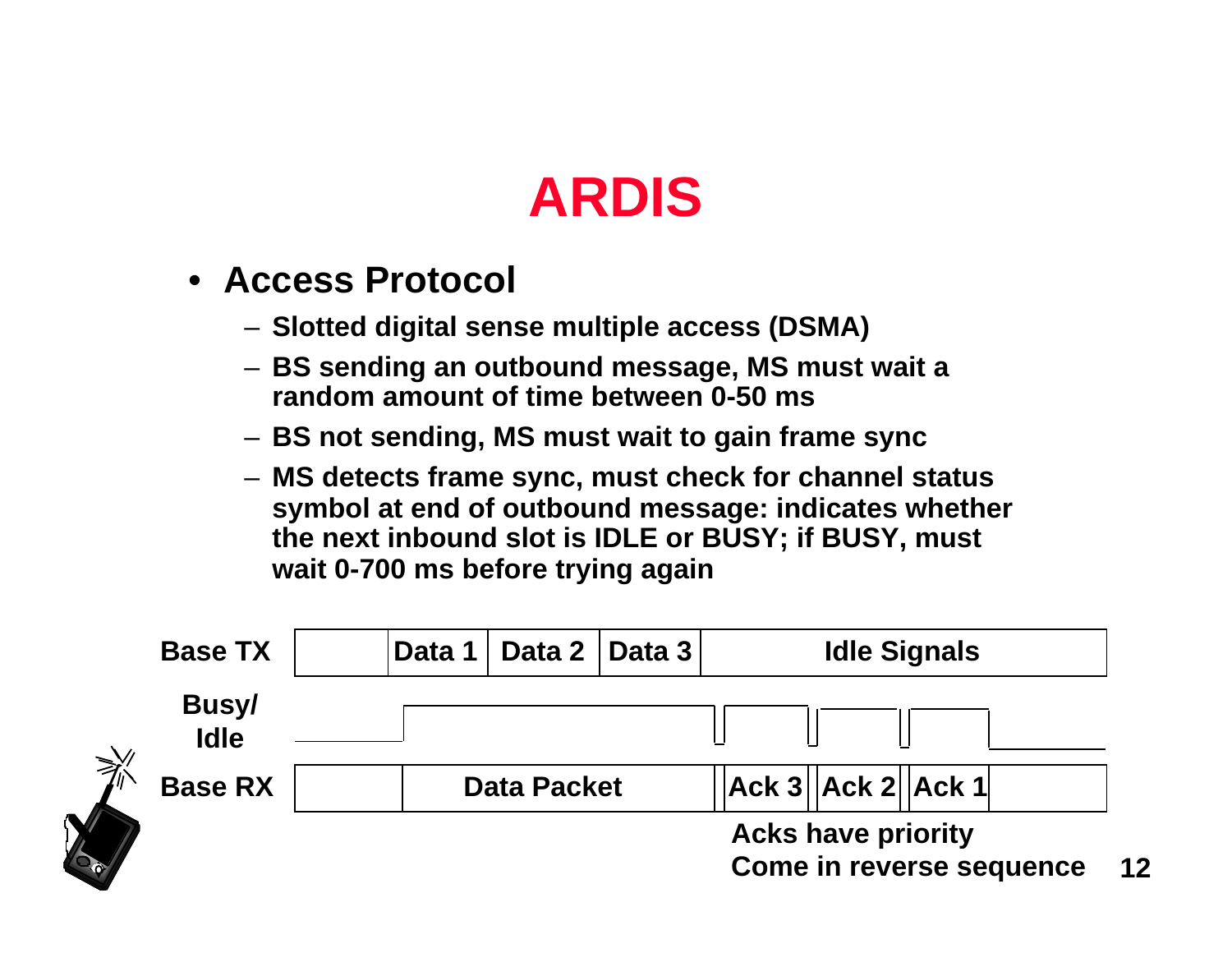# **ARDIS**

#### • **RD-LAP**

- **Radio Data Link Access Procedure**
- **4 Level FSK, 4.8 kbaud symbol rate**
- **Block coding, interleaving, CRC, ARQ all used:**
	- » **Header block: 10 bytes + 16 bit CRC**
	- » **Intermediate blocks: 12 bytes + 32 bit CRC**
	- » **CRC2: second level 32 bit CRC calculated over all of the data**
	- » **FEC applied to each 12 byte block**
	- » **96 bit blocks become 66 symbols after coding (32 three bit symbols) + one all zeros three bit symbol**
	- » **Resulting 33 symbol string transformed into 66 four-level symbols, which are then interleaved to a depth of 8 levels for transmission**

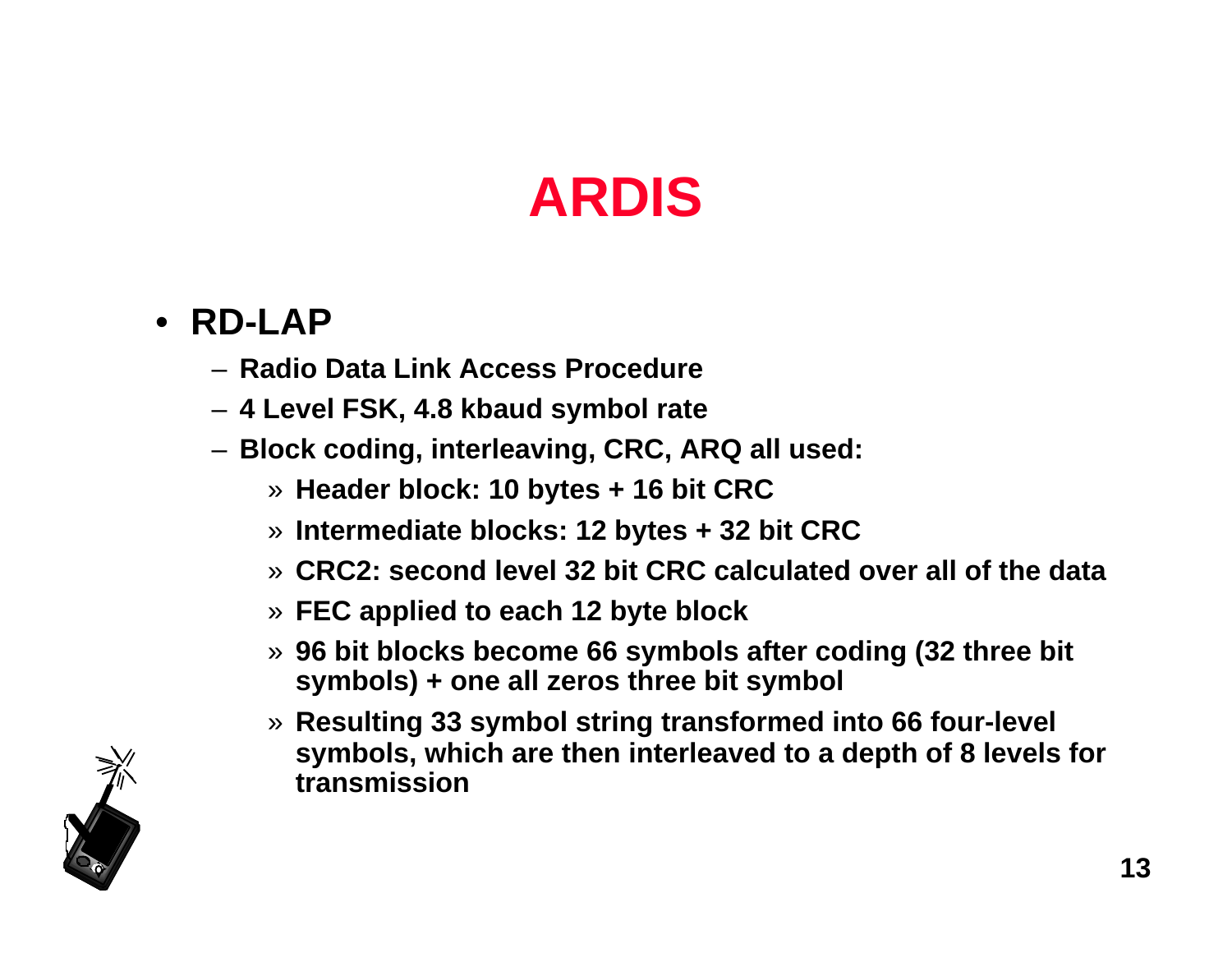## **RAM Mobile Data**

- **RAM Broadcasting Corp., New York**
- **2-way data communications services**
- **90% urban business area coverage**
- **Based on Ericsson Mobitex technology**
- **Packet-switched data, 8 kbps**
- **Hierarchical architecture of intelligent base stations and switches (840 BS, 40 switches in mainland US and Hawaii)**
- **Supports roaming, store-and-forward messaging, TCP/IP interfaces**

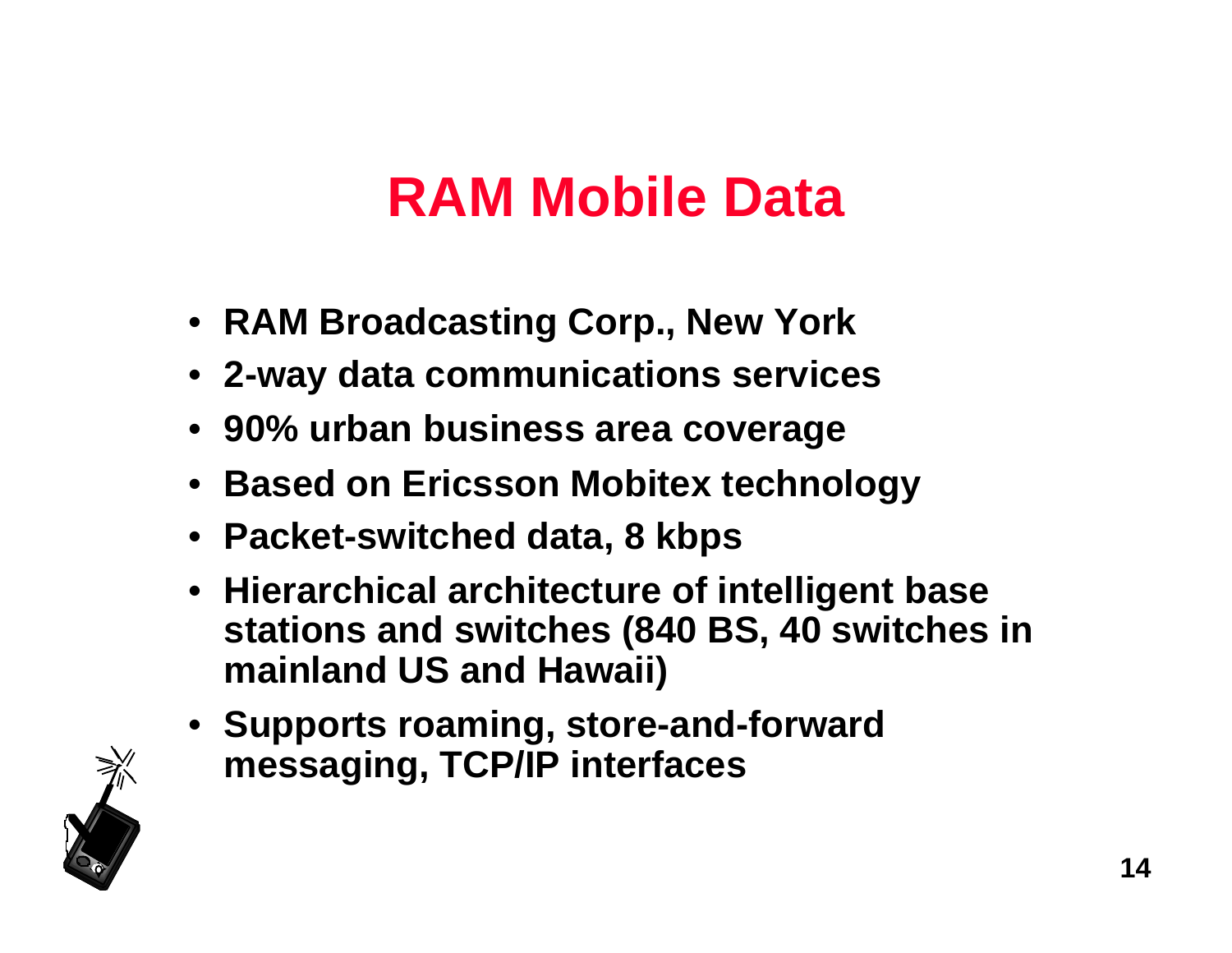## **RAM Mobile Data Architecture**





**Note: ARDIS uses a flat network architecture**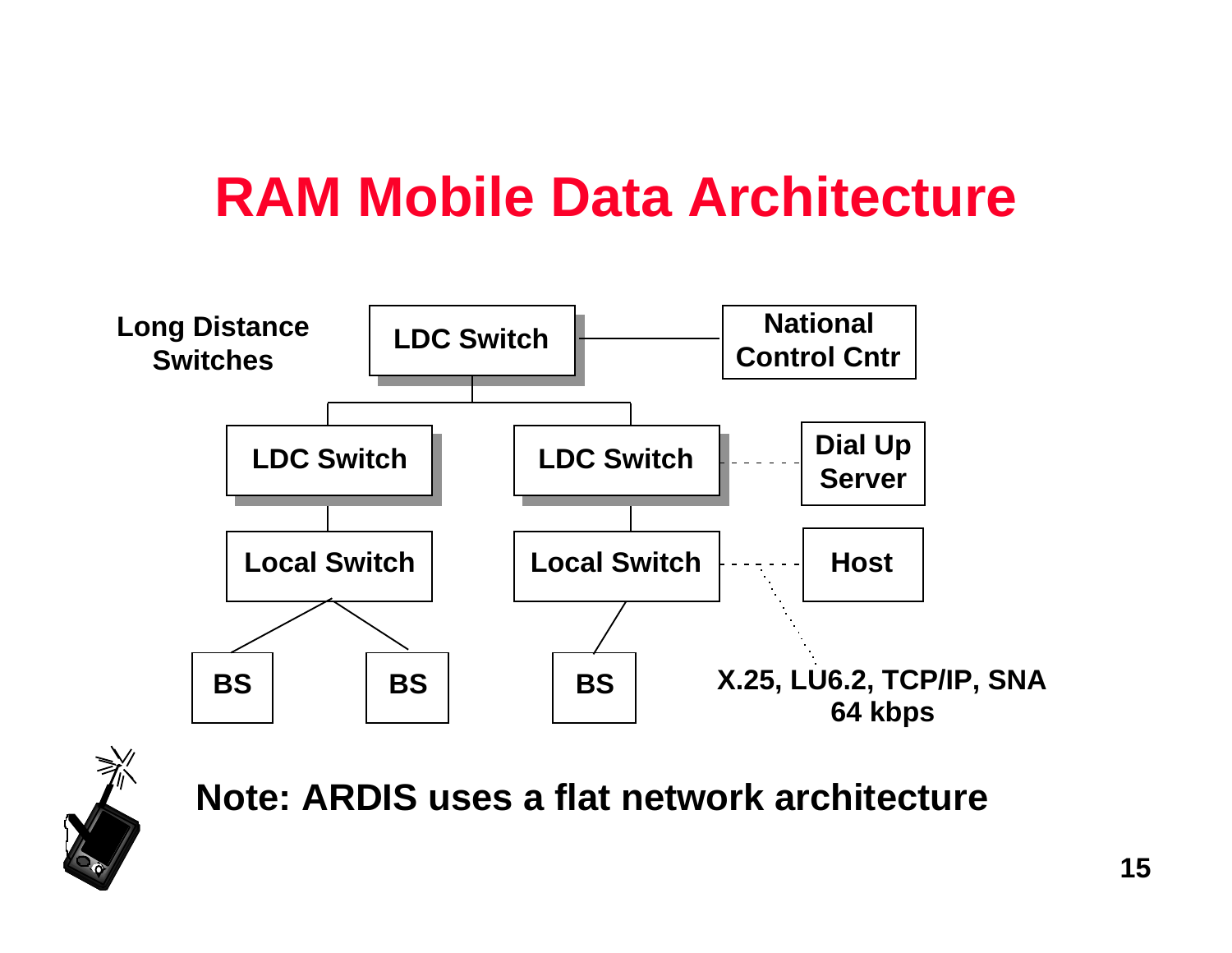## **RAM Mobile Data**

### • **Supports transparent roaming**

- **Reregisters as mobile moves among base stations**
- **Mobile initiated handoff: measures RSS, BER and chooses to reregister with a new, closer BS**
- **Store-and-forward capability in modems and switches aka "mailbox facility": keeps messages queued for some maximum time (e.g., 24 hrs)**

### • **Multiple channels per service area**

- **10-30 channels typical (12.5 Khz channel bandwidth)**
- **Frequency reuse/cell splitting supported**

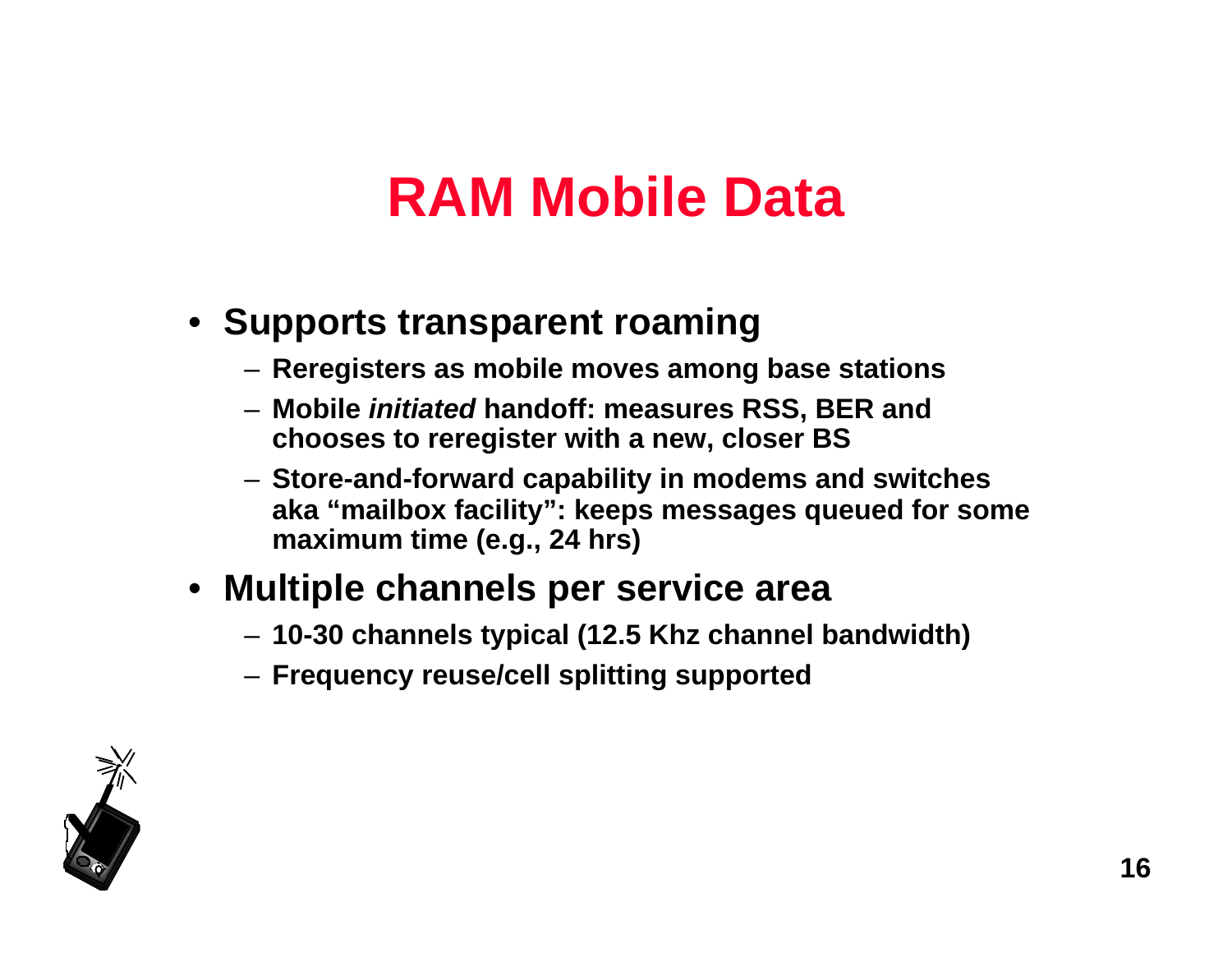- **Modified form of CSMA, with busy/idle bit (aka Inhibit Sense Multiple Access)**
	- **BS generates "sweep" message periodically, to broadcast network id and other parameter info**
	- **BS also sends Free Signal (FRI) messages: certain number of following slots available for random access**
	- **MS generates random number, determines which slot it will compete for; lowest number goes first**
	- **BS generates ACK to inhibit other MS from attempting access**
	- **If MSs collide, no ACK generated, and a higher number MS will compete for a later slot**

### • **Not Reservation Aloha!**

- **Does not require BS to tell MS when it can send**
- **Messages up to 512 octets can be sent**
- **Special SILENCE messages to inhibit other senders during long msgs**
- **Max message size, # of random access slots, size of random access slots can be varied with traffic patterns**

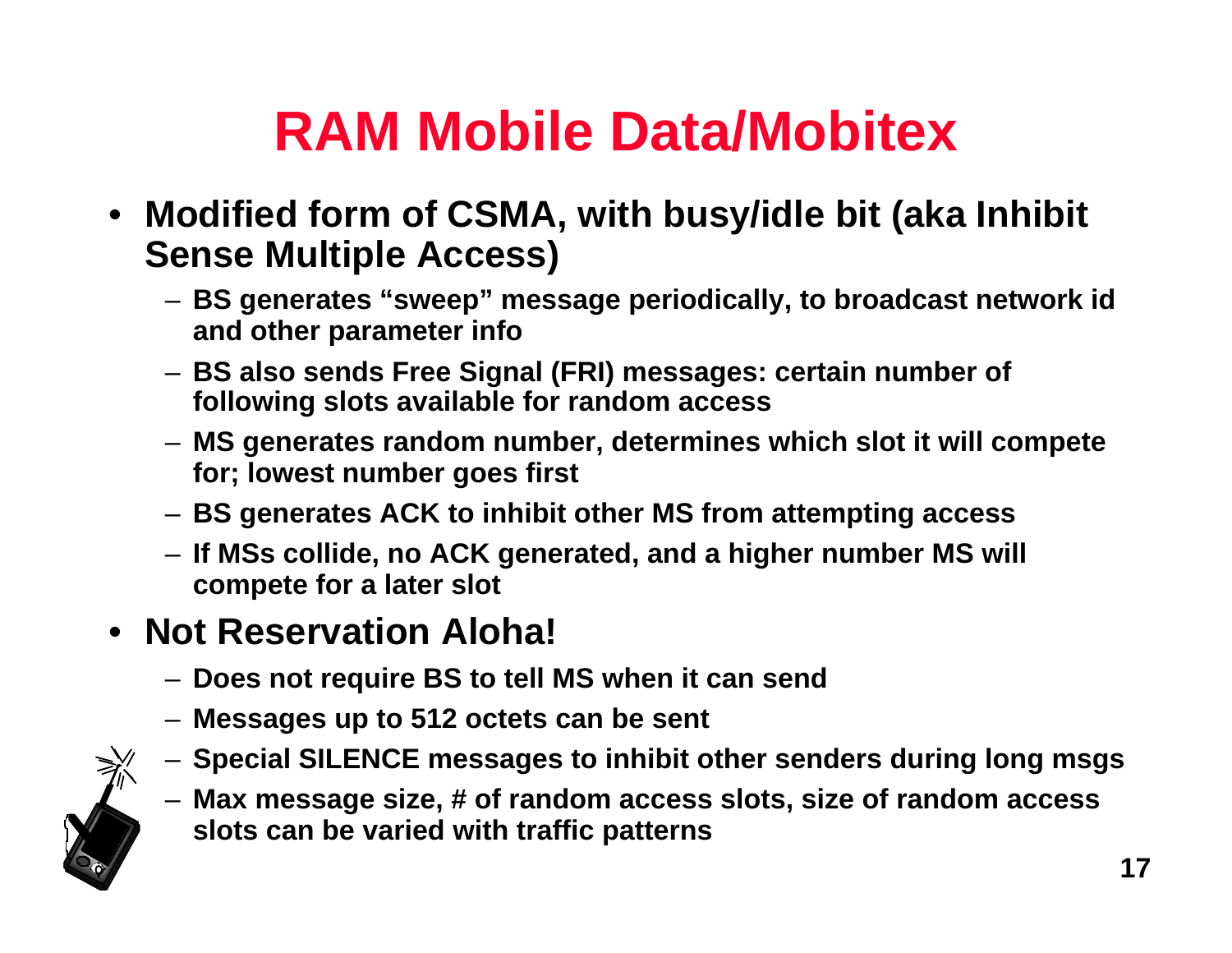#### • **Mobitex Radio Framing**



- **160 bits become 240 with (12,8) Hamming coding**
- **Single bit error correction, interleave depth 20 yields burst errors up to 20 bits long can be corrected**
- **Selective ARQ to retransmit block in error**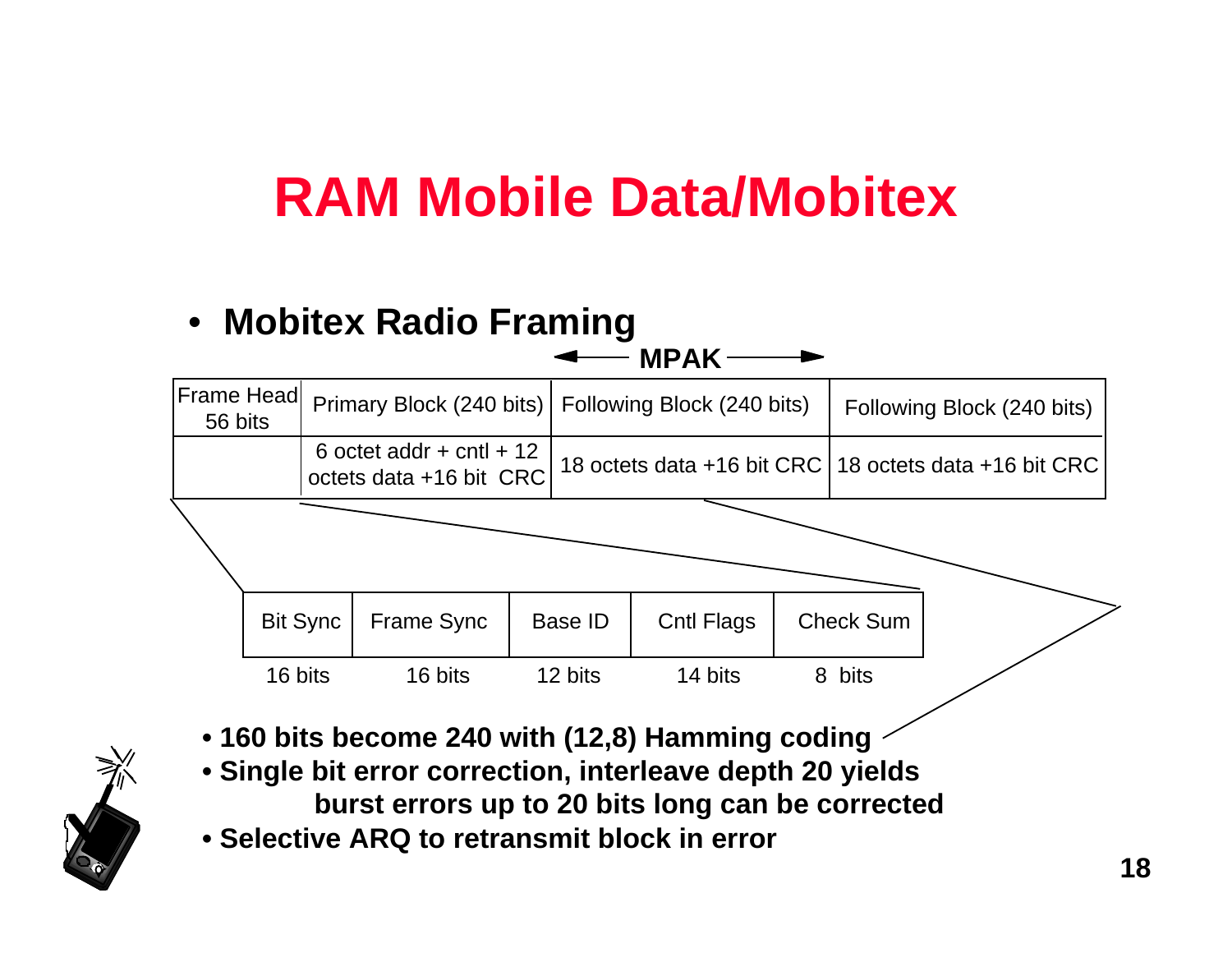### • **Packet format (545 bytes)**

| <b>Sender</b><br>$(3$ Bytes)         | <b>Addressee</b><br>(3 Bytes)                | <b>Flag</b><br>Byte)                     | <b>Packet Type</b><br>$(1$ Byte) |  |  |  |  |
|--------------------------------------|----------------------------------------------|------------------------------------------|----------------------------------|--|--|--|--|
|                                      | <b>Optional Addressee List</b><br>(22 Bytes) | <b>Network Time Stamp</b><br>$(3$ Bytes) |                                  |  |  |  |  |
| <b>User Data</b><br>(1 to 512 Bytes) |                                              |                                          |                                  |  |  |  |  |

- **Sender: Identifies sender (3 bytes)**
- **Addressee: Identifies receiver (3 bytes)**
- **Flag: Type of packet structure (1 byte)**
- **Packet Type: single address or address group**
- **Addressee List: identifies members of the address group**
- **Network Time Stamp: Date/timestamp**
- **User Data: 1 to 512 Bytes**

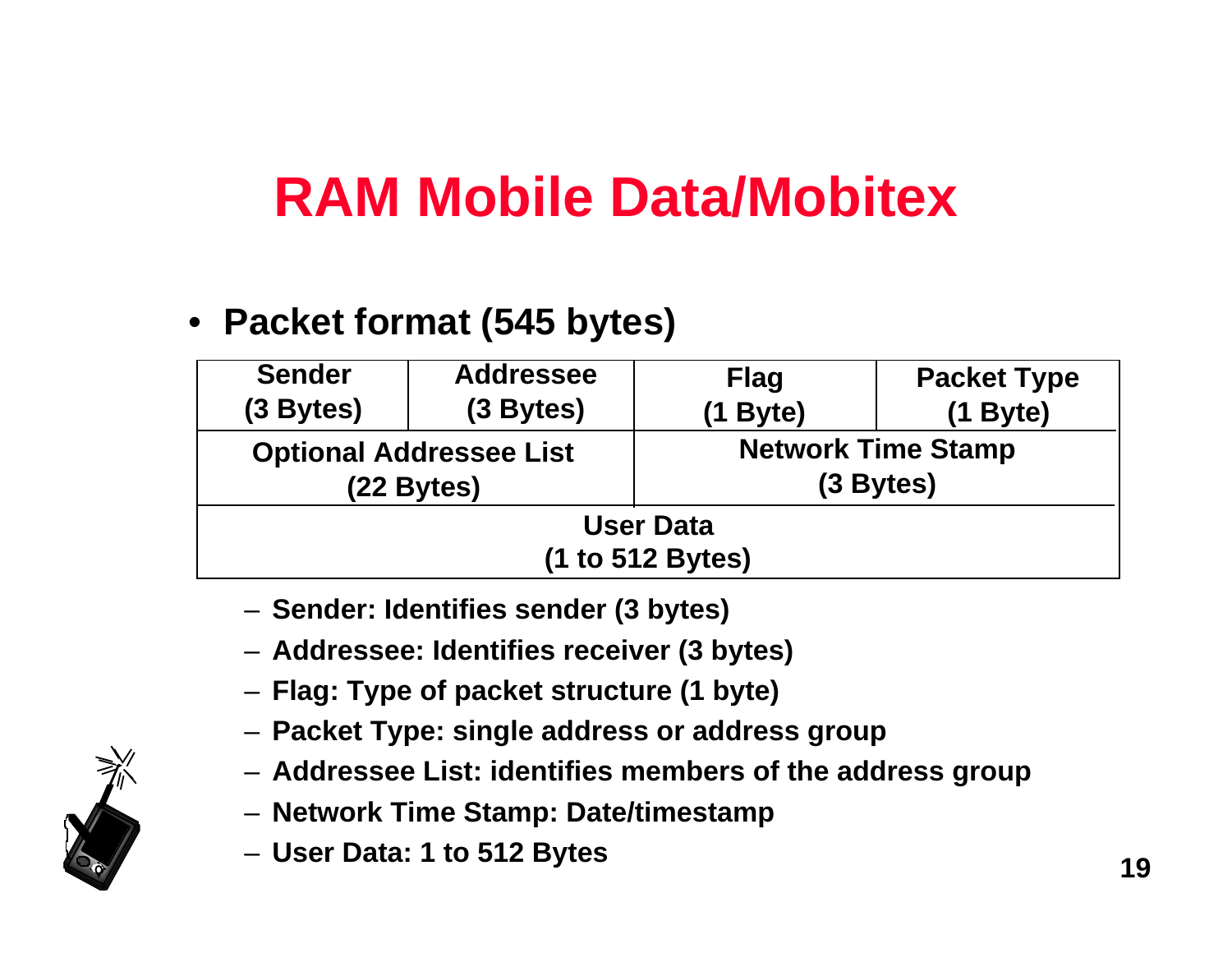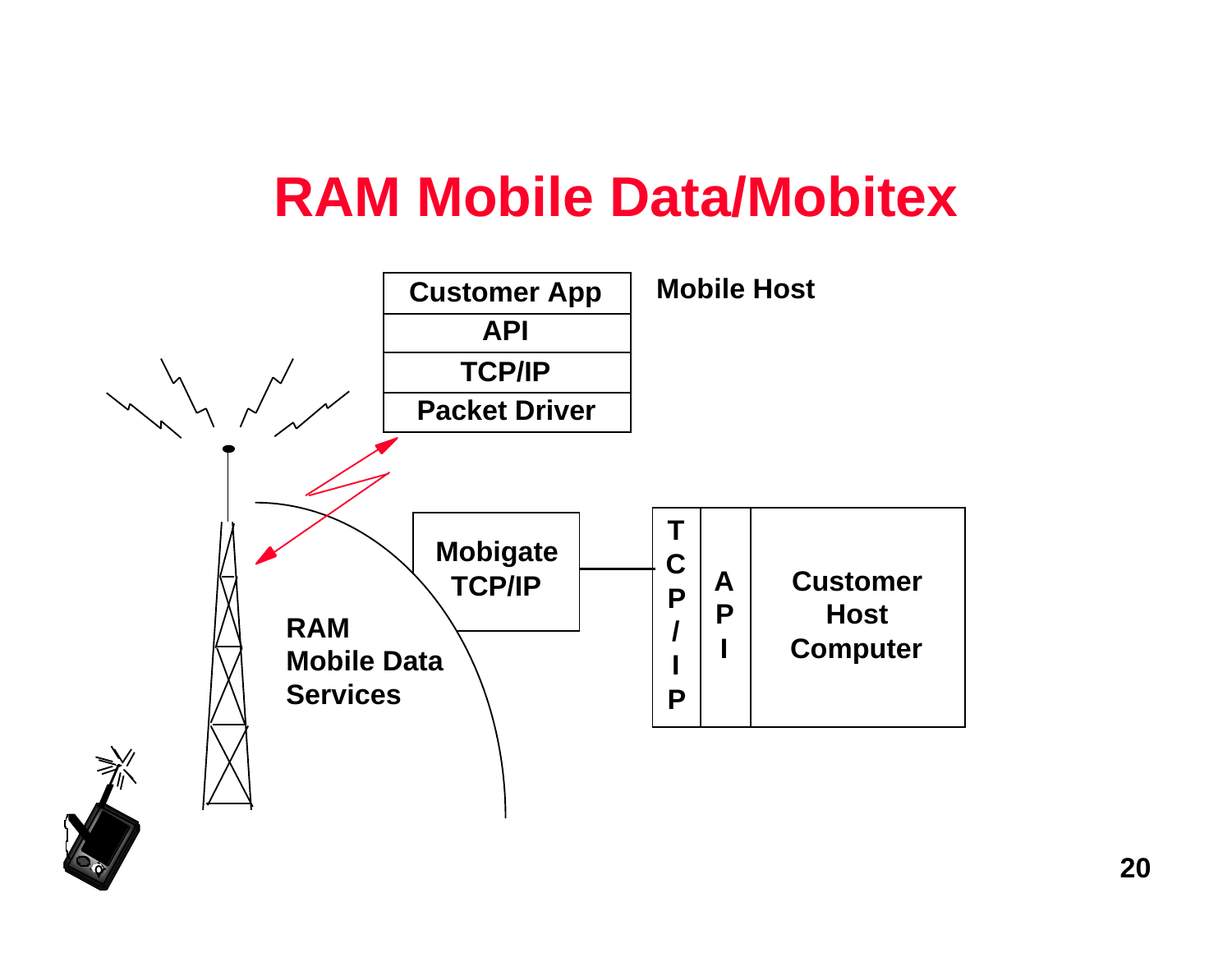- **Effective data rate calculation:**
	- **512 data octets = 30 data blocks (MPAKs)**
	- **Minimum message takes 37 ms @ 8 kbps**
	- **Maximum message takes 907 ms**
		- » **Total # of MPAKs = 30**
		- » **# of Octets = 512**
		- » **Time taken = 907 ms**
		- » **Effective data rate = 512 x 8/0.907 bps = 4.6 kbps**

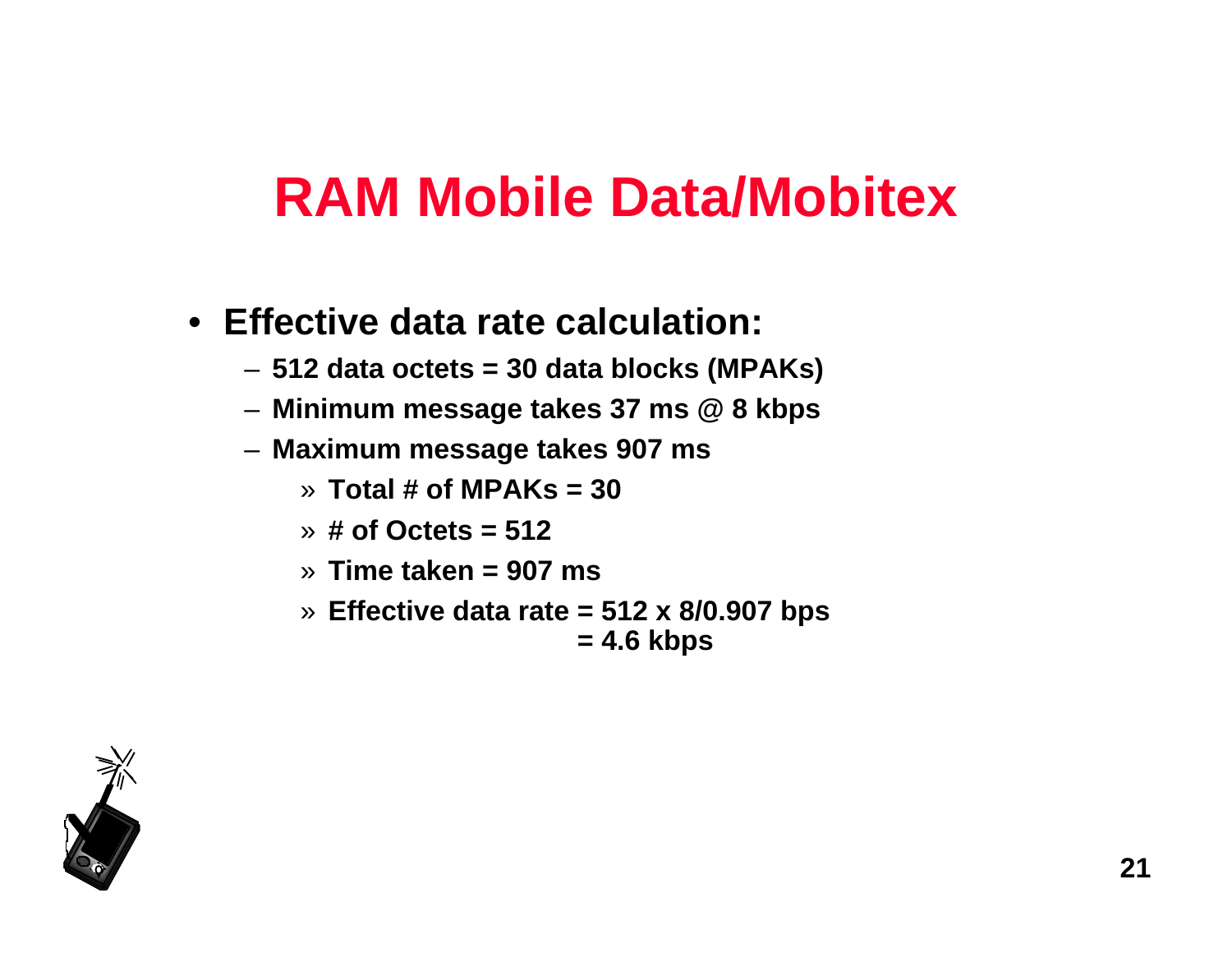## **RadioMail**

- **RadioMail Corp., San Mateo, CA**
- **2-way wireless electronic messaging**
- **EMail gateway services: performs integration and format conversion across heterogeneous networks**
- **Operates on top of ARDIS or RAM Mobile Data RF networks**
- **Mid-1994: 1500 subscribers**

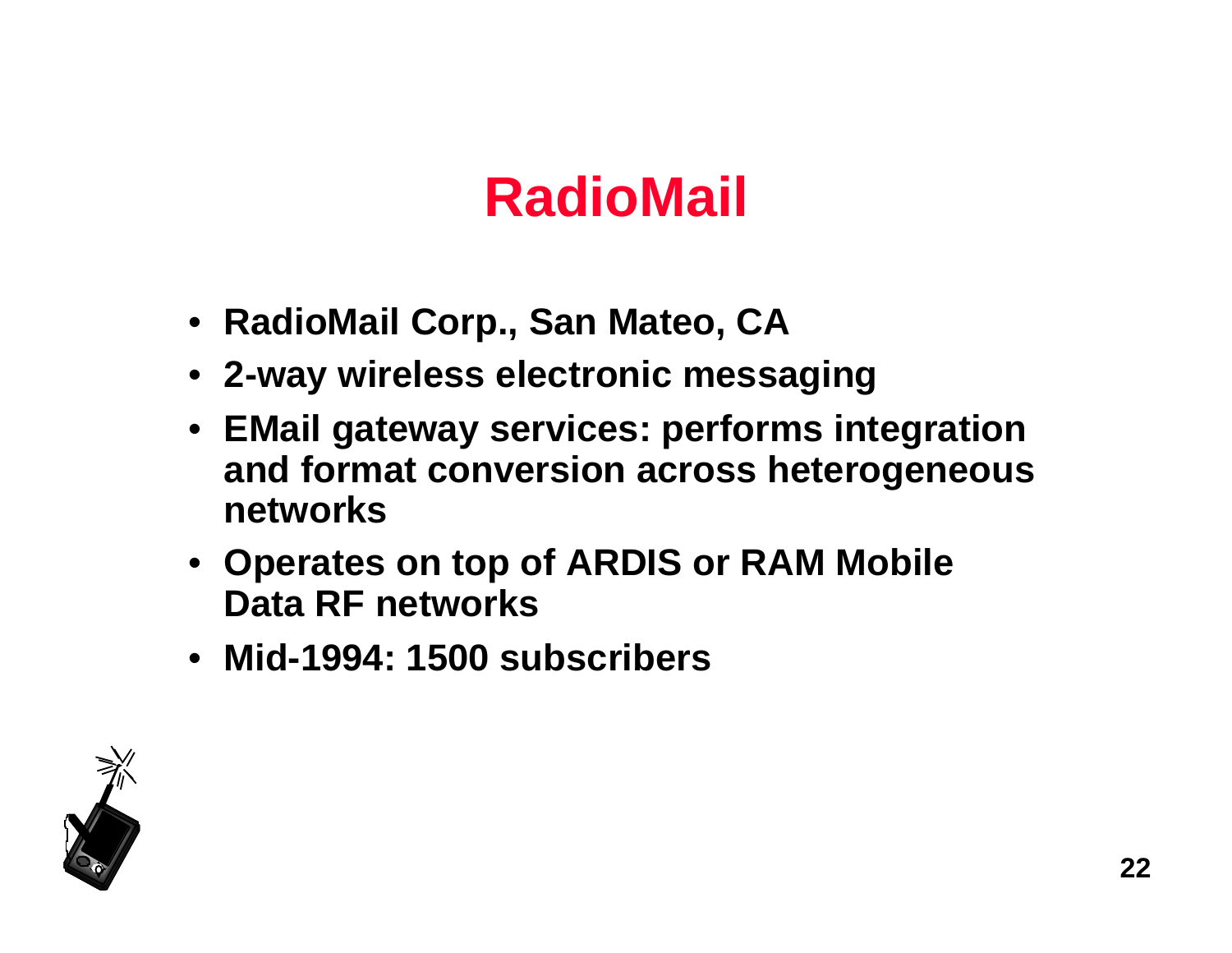

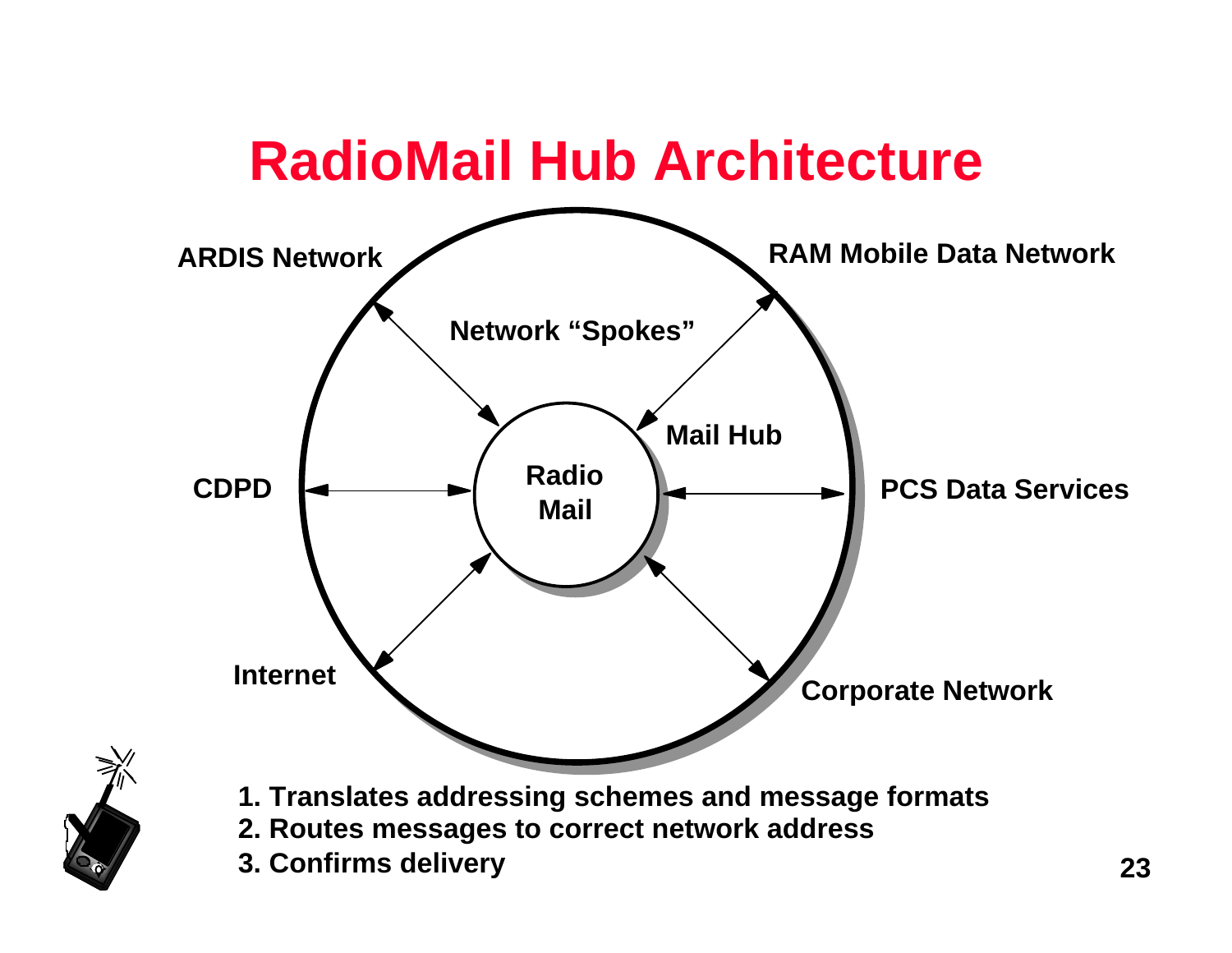# **RadioMail Software Components**

### • **Transport**

- **Links to transport layer of underlying network**
- **Organizes messages into proper format**
- **Uses compaction to conserve scarce bandwidth**

### • **Gateway**

- **Interconnects incompatible networks**
- **Real-time format conversion**
- **Automated billing, subscriber account management**
- **Positive ACK to insure that messages are delivered**

### • **Interface & Applications**

- **Remote client message software**
- **Composition, transmission, reading, disposal of messages**
- **Filtering service**
- **Mail-to-fax service**

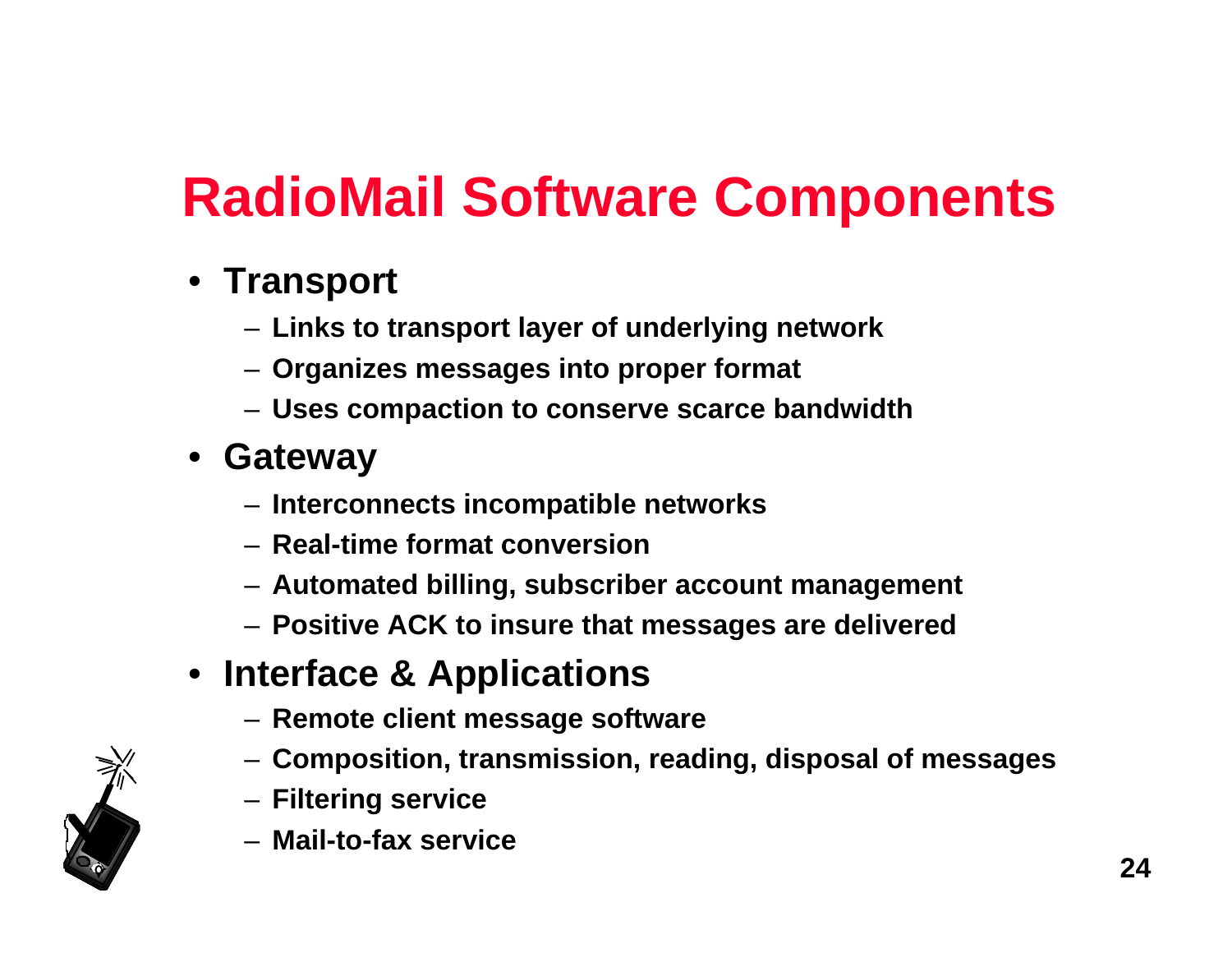## **RadioMail API**

#### • **RadioMail API for Developers (RAPID)**

- **"Mail enabled applications": email, forms/database access, calendar scheduling, etc.**
- **Message store & forward, guaranteed delivery, nationwide coverage, instant notification**
- **Hides vagrancies of network connectivity from applications developers**

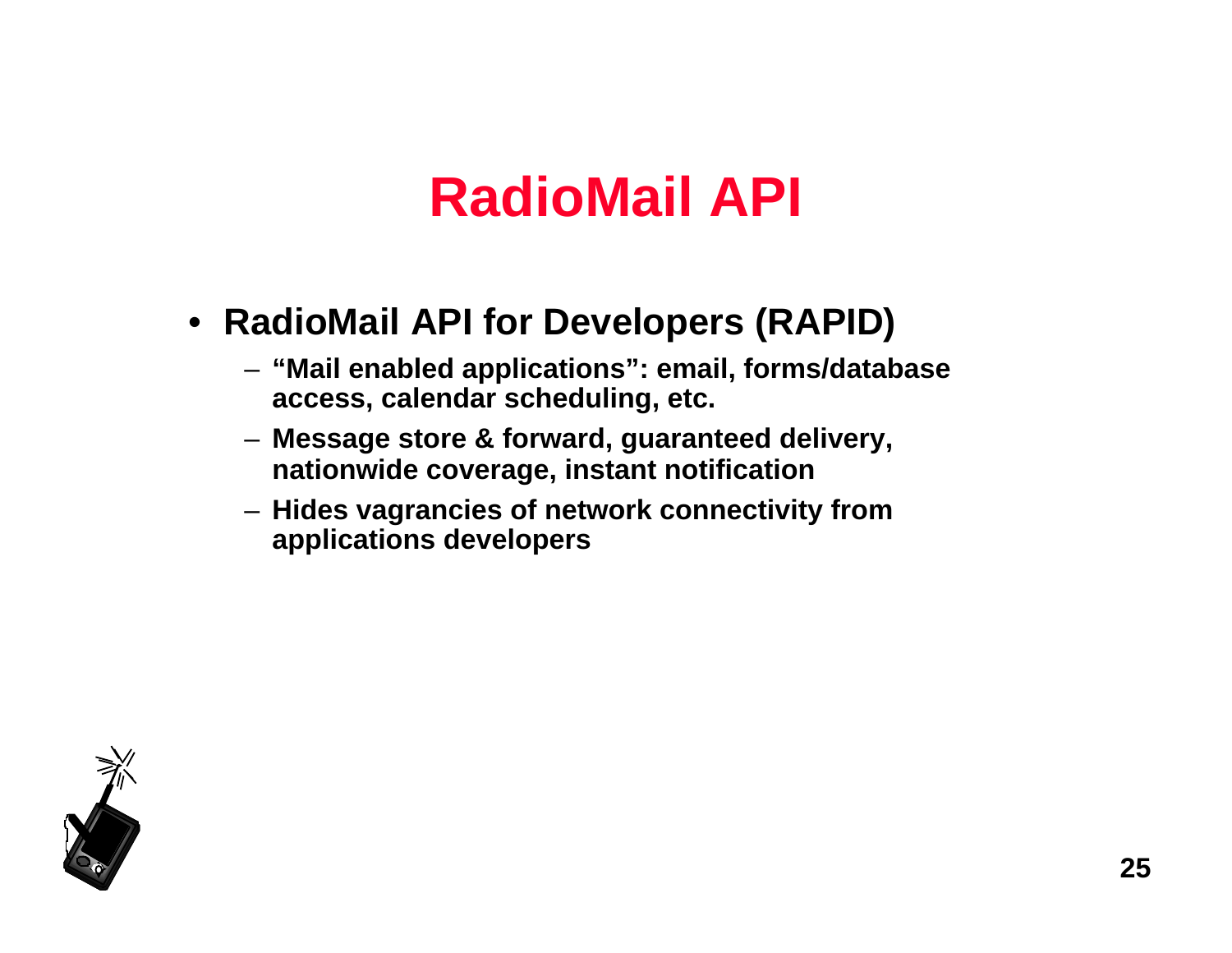# **Metricom**

- **Microcellular "packet relay" network**
- **1-5 mile cell diameter**
- **Poletap radios: 100 kbps, geographic routing**
- **Wired access points: every 2-3 hops to keep latencies low (approx. 100 ms)**
- **User modems: 20-30 kbps effective data rate**
- **Uses 902-928 MHz ISM band and 1W transmitters**
- **Available in SF Bay Area and Redmond, WA**